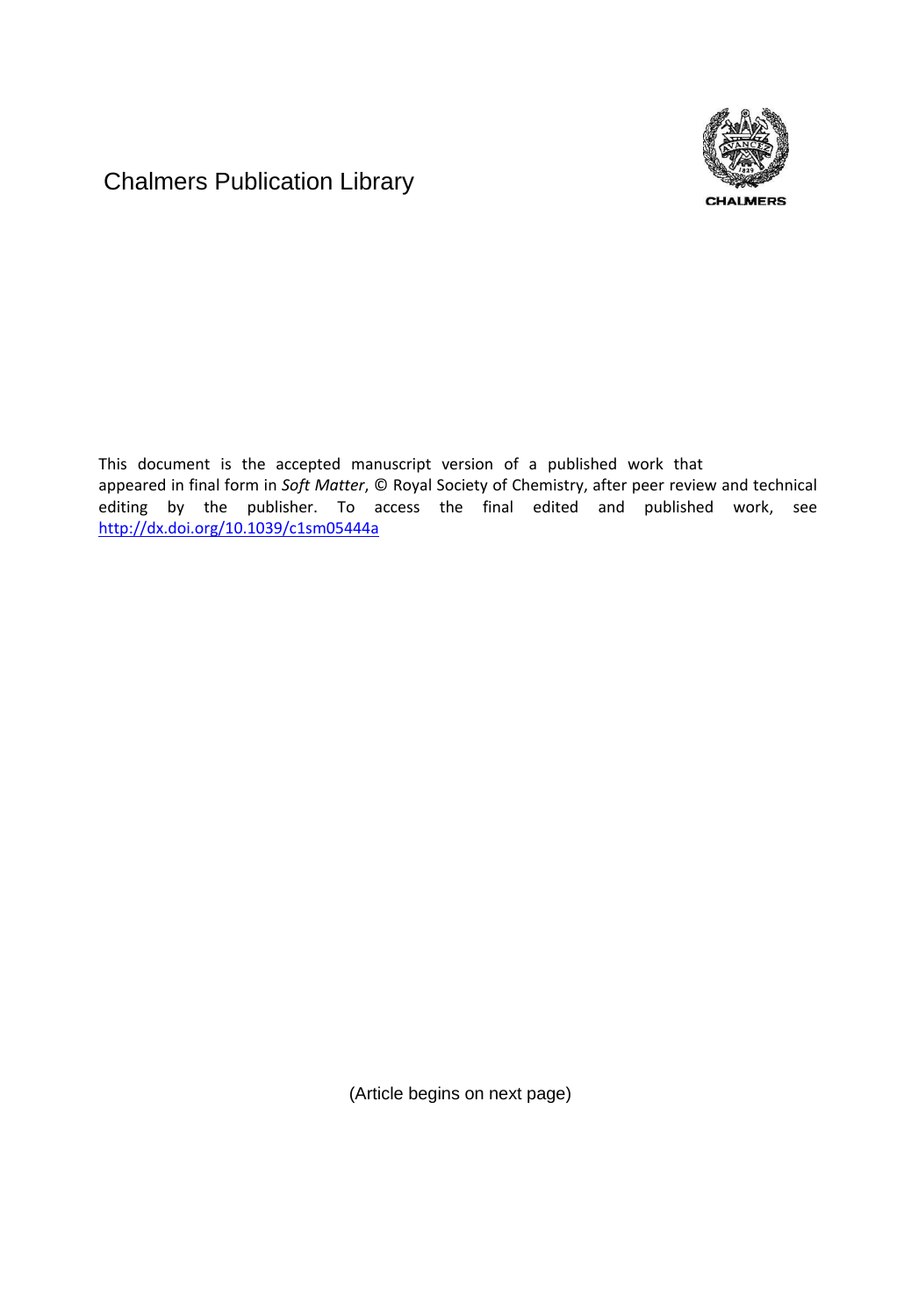**www.rsc.org/xxxxxx** 

# ARTICLE TYPE

# **Heat-induced formation of single giant unilamellar vesicles**

Céline Billerit,<sup>*a*</sup> Ilona Wegrzyn,<sup>*a*</sup> Gavin D. M. Jeffries,<sup>*a*</sup> Paul Dommersnes,<sup>*a,b*</sup> Owe Orwar<sup>*a*</sup> and Aldo **Jesorka\****<sup>a</sup>*

*Received (in XXX, XXX) Xth XXXXXXXXX 20XX, Accepted Xth XXXXXXXXX 20XX*  <sup>5</sup>**DOI: 10.1039/b000000x** 

Giant unilamellar vesicles (GUVs) are an excellent model system for the investigation of lipid membranes, the study of membrane proteins and ion channels in a biomimetic environment, and in the creation of artificial cells. Here, we describe a novel method for the preparation of GUVs from single multilamellar liposomes by means of directed infrared laser heating. Our method generates individual 10 unilamellar vesicles at selected locations, not only from natural and artificial lipid mixtures containing

negatively charged lipids, but also from preparations of single lipids, such as neutral phosphatidylethanolamine. The presented method provides a new efficient resource for giant vesicle research and offers an alternative to the electroformation and de/rehydration techniques.

# **Introduction**

- 15 Liposomes are self-assembled structures that are widespread in nature and can be artificially prepared. Since the pioneering work by Bangham et al. $<sup>1</sup>$  liposomes have been used as a model system</sup> to reveal the behaviour of cell membranes. These biological containers are of current interest in several fields such as;
- 20 biochemistry,<sup>2</sup> molecular biology,<sup>3</sup> and the cosmetics industry.<sup>4</sup> Recent advances in preparation and size control, have further facilitated liposome application within artificial cell research and strengthened their potential for use as drug delivery systems.<sup>5</sup>
- Among spherical thin-shelled membrane compartments 25 (liposomes), which are known to exist over a large size range from  $\sim$  20 nm to several hundred  $\mu$ m, giant unilamellar vesicles (GUVs) are a subset of unilamellar vesicles and they are defined by their characteristic dimension being larger than 1  $\mu$ m. They can be readily observed in aqueous media using light microscopy,
- 30 where their size allows for modulation using micromanipulators and microinjections. At present, GUVs are extensively studied within the fields of biomimetic chemistry, $6-8$  biomembrane physics,  $9, 10$  and in the field of artificial protein synthesis.<sup>11, 12</sup>

 Protein synthesis, being a crucial step for constructing a more 35 realistic cell-model, requires exquisite control over the localized environmental conditions within the GUV, a key component of which being modulation of gene expression inside such vesicles. Although this step seems currently difficult to reach, it is apparent that progress in this and other fields of giant vesicle

Recently Walde et al.<sup>13</sup> summarized and compared the different known methods to obtain GUVs. In brief there are three widely used protocols for GUVs preparation, each with advantages and

55 disadvantages. The lipid film hydration method is very simple, but requires a few percent of negatively charged lipids, and the yield of GUVs is variable. In contrast, electroformation procedure has high reproducibility, but does not work well with charged lipids in the mixture and requires an aqueous phase of low ionic

60 strength. Finally the water/oil emulsion method has a high encapsulation efficiency and high yield of vesicles nonetheless the possible presence of oil in the vesicle membrane might significantly affect the physical properties of the lipids in the bilayer or properties of reconstituted membrane proteins.<sup>13, 14</sup>

65 New methods for the formation of unilamellar vesicles have recently emerged utilizing microfluidic devices, enabling the ability to encapsulate with high yield, however these devices necessitate special equipment and expertise.<sup>15, 16</sup>

 Methods for the preparation of GUVs strongly depend on the 70 lipid composition used, often requiring a mixture of different lipids. This is especially pertinent when using neutral lipids such as phosphatidylethanolamine and phosphatidylcholine, which are the chief components of cell membranes. Generation of liposomes with these neutral lipids, using the lipid film hydration 75 method, often proves difficult, as adjacent lamellae in the film

cannot exhibit sufficient repulsion to separate from each other. <sup>17-</sup> <sup>19</sup> Moreover, all of these described preparation methods are bulk

procedures, on-demand generation of single GUVs in a location of interest has thus far proven difficult to achieve.

80 In this study we report a novel procedure for preparing single GUVs from pure lipids and from lipids mixtures at selected surface locations. We describe an optical heating method and discuss the results, based on the influence of elevated temperature

<sup>40</sup> 

*a Department of Chemical and Biological Engineering, Chalmers University of Technology, SE-412 96 Göteborg, Sweden. Fax: +46 31 772 6120; Tel: +46 31 772 6112; E-mail: aldo@chalmers.se* 

*b Matières et Systèmes Complexes, Université Paris Diderot, 75013 Paris,*  <sup>45</sup>*France. E-mail: paul.dommersnes@univ-paris-diderot.fr* 

<sup>†</sup> Electronic Supplementary Information (ESI) available: [details of any supplementary information available should be included here]. See DOI: 10.1039/b0000000x/

<sup>50</sup> research, strongly depends on whether reliable methods for the reproducible preparation of giant vesicles are available.

This journal is © The Royal Society of Chemistry [year] *[journal]*, [year], **[vol]**, 00–00 | **1**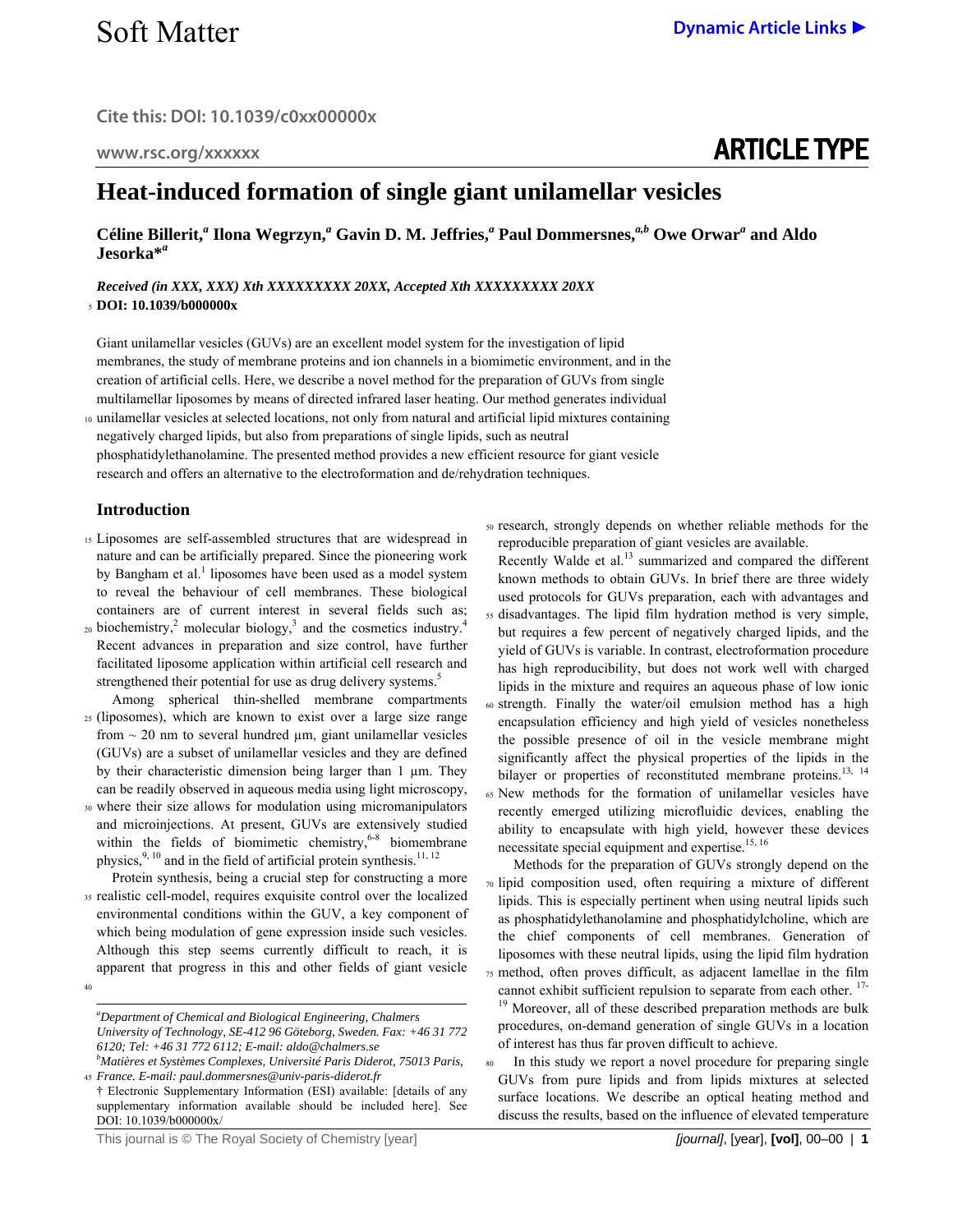on lipid bilayers, which is known to increase membrane permeability, membrane defects, as well as induce lipid phase transitions. We found that by means of infrared laser heating, surface-adhered multilamellar vesicles (MLVs) can undergo 5 temporary structural transformations, resulting in the formation of

stable GUVs. After generation, these GUVs remain connected to the surface-adhered MLVs.

 The MLV provides a lipid reservoir that is essential for constructing nanotube-vesicle networks (NVNs). Networks of

10 vesicles interconnected via lipid nanotubes, have been demonstrated in such areas as, modeling exocytosis,<sup>20</sup> and in the study of biochemical processes within confined and dynamic geometries. $21$  As the NVNs are biomimetic, it is possible to incorporate biological cells within the network construct, 15 enabling greater control and understanding of communication

pathways and inter-cellular transport mechanisms.<sup>22</sup> This preparation method of GUVs at selected surface locations

provides a new approach for the fabrication and utilization of surface-based single vesicle arrays. Such arrays have application

20 in; the transport of membrane proteins, investigating communication pathways, and following enzymatic activity.

# **Material and methods**

#### **Membrane composition of the vesicles**

- Soybean Polar Lipid Extract (SPE),  $L-\alpha$ 25 phosphatidylethanolamine (PE) (18:0/20:4c5,8,11,14 is the predominant species), L- $\alpha$  phosphatidylinositol, L- $\alpha$ phosphatidic acid, L- $\alpha$  phosphatidylcholine (PC) (16:0/18:2c9,12 is the predominant species), 1,2-dimyristoyl-sn-glycero-3 phosphocholine (DMPC), 1,2-dioleoyl-sn-glycero-3-
- 30 phosphocholine (DOPC) were purchased from Avanti Polar Lipids and Texas Red 1,2-dihexadecanoyl-*sn*-glycero-3 phosphoethanolamine (Texas Red DHPE) was purchased from Sigma-Aldrich.
- We selected four different membrane compositions to prepare 35 giant liposomes using the infrared heating method; natural (1), artificially created (2) (using known compositional makeup percentages from the natural), isolated phospholipid (3) and a mixture of two neutral phospholipids (4). These compositions are
- as follows, 1) 99% of SPE consisting of 40 phosphatidylethanolamine 22.1%, phosphatidylinositol 18.4%, phosphatidylcholine 45.7 %, phosphatidic acid 6.9 %, other 6.9%, with 1% of Texas Red DHPE. 2) Artificially generated SPE (ASPE) with the same composition as (1), omitting the 6.9% unknown components. 3) 99% of PE with 1% of Texas Red 45 DHPE. 4) 60% PC and 39% of PE with 1% of Texas Red DHPE.
- 

# **Vesicle preparation**

A suspension of small unilamellar vesicles (6 mg/ml) was prepared for each lipid composition.<sup>23</sup> This was then further processed using the dehydration-rehydration method described by

- $50$  Criado and Keller<sup>24</sup> with modifications,<sup>25</sup> for the preparation of MLVs. For the dehydration step, a 7 µl droplet of this suspension was placed on a glass coverslip and dehydrated in a vaccuum dessicator for 10 min. When the lipid film was dry, it was rehydrated using a buffer solution containing 5 mM Trizma base,  $55$  30 mM K<sub>3</sub>PO<sub>4</sub>, 30 mM KH<sub>2</sub>PO<sub>4</sub>, 0.5 mM NaEDTA, balanced to
- pH 7.8 with 2 M phosphoric acid. After the vesicles were formed,

they were carefully transferred to the appropriate surface for analysis.

#### **Surfaces fabrication**

- 60 Borosilicate coverslips (#1, VWR) were thoroughly cleaned and plasma treated using microwave generated oxygen plasma (Tepla Plasma Batch System 300), at a power of 250W for 2 min. We prepared 2 different types of surfaces;
- i) SU-8 surfaces; cleaned glass coverslips were spin coated (3000 65 rpm, 1 min) with SU-8 5 photoresist (Microchem) and heated on a hot plate (65˚C for 5 min and 95˚C for 5 min). After cooling to room temperature (RT), the surfaces were UV illuminated (5  $mW/cm<sup>2</sup>$ , 20 s) followed by post-exposure baking on a hot plate (65˚C for 5 min and 95˚C for 5 min) to allow for crosslinking of 70 the photopolymer.

ii) Gold surfaces; a titanium adhesion layer (thickness 0.5 nm) and a gold layer (thickness 2 nm) were deposited onto cleaned glass coverslips, using a DC magneteron, sputtering at a deposition rate of 5 Å/s and 20 Å/s, respectively. The surfaces 75 were used immediately after fabrication.

#### **Microscopy and fluorescence**

A confocal laser scanning microscopy system (Leica TCS SP2 RS), with either a HCX PL APO CS 40x 1.25 or a HCX PL APO BL 63x 1.40 oil immersion objective, was used for the acquisition 80 of confocal fluorescence micrographs. The 594 nm line of a He/Ne laser was used for excitation of Texas Red DHPE, and the emission was collected by a photomultiplier tube, between 600- 700 nm using the AOBS module.

# **Heating system**

- 85 The vesicle system was heated using direct introduction of IR-B radiation through an optical fiber. A 1470 nm semiconductor diode laser (HHF-1470-6-95, Seminex) driven with an 8 A power source (4308 Laser Source, Arroyo Instruments) was used in combination with a 50  $\mu$ m core diameter, 0.22 NA optical fiber
- 90 (Ocean Optics). The fiber was prepared by removing the outer sheath cladding, followed by carefully cutting and polishing using a fiber cleaning kit (Ocean Optics). The heating system was calibrated using a temperature-dependent fluorescent dye Rhodamine B with the aid of a microfluidic device.<sup>26, 27</sup> The laser
- 95 heating was located around at 40-50 m from the vesicle and the volume being targeted and efficiently heated was approximately equal to 1 nL.

# **Formation of networks**

- NVNs were constructed using a microelectroinjection technique  $_{100}$  which is described elsewhere.<sup>25</sup> The electroinjection was controlled by a micro-injection system (Eppendorf Femtojet) and a pulse generator (Digitimer Stimulator DS2A). Micropipettes used for injection and for the formation of the networks, were prepared from borosilicate capillaries (GC100TF-10, Harvard Apparatus) by extrusion using a  $CO<sub>2</sub>$ -laser-puller (model P-2000,
- Sutter Instrument Co.). A silver wire was used in the surrounding medium as the counter electrode.

# **Results**

We have demonstrated the heat-induced formation of GUVs from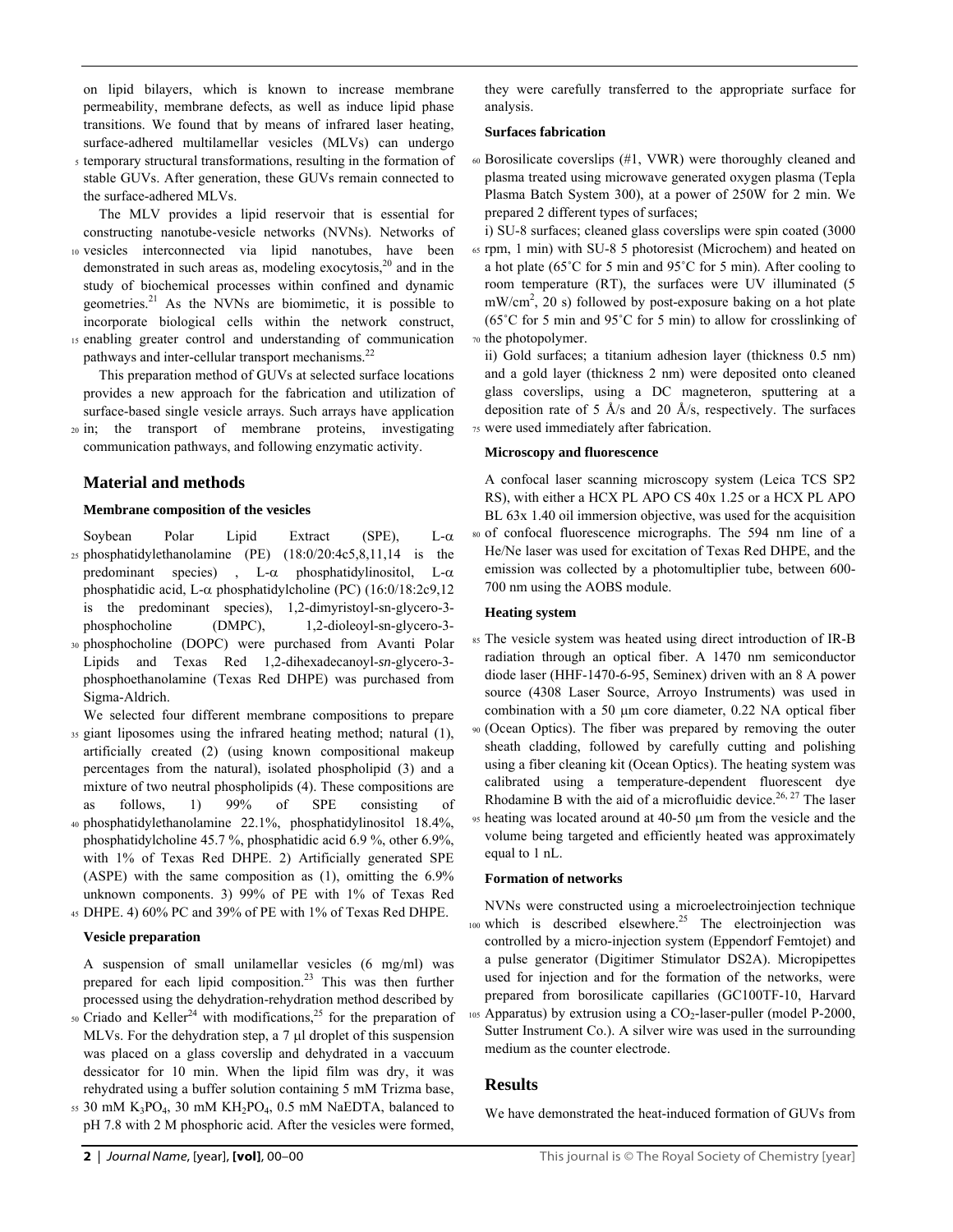4 different membrane compositions: SPE, ASPE, PE and PC/PE. Stability, usability and lamellarity of these GUVs were investigated by means of nanotube-vesicle networks construction and by fluorescence intensity comparison.

#### <sup>5</sup>**Heat-induced formation of GUVs from SPE lipids**

By locally increasing the temperature of a MLV with directed laser radiation, we observed the formation of GUVs from SPE MLVs deposited on SU8 surfaces. Figure 1 shows the progressive formation of GUVs during the heating process. During this

- 10 process the MLVs appear to maintain their structural stability, until a threshold temperature is reached. This temperature was empirically measured to be approximately 45-50˚C, at which point some fluctuations within the MLV began to become visible, specifically on the side of the vesicle closest to heating source.
- 15 Successively, several unilamellar vesicles connected to the MLV began to appear (Fig. 1B). These membrane structures grew continuously during heating and typically either collapsed, or merged to form a single GUV. Upon removal of the heating source, the newly formed GUVs maintain their volume and
- 20 remain connected to the MLV (Fig. 1C). The apparent size change of the MLV observed in the confocal images, is due to the sectioning nature of confocal microscopy, and is not a resulting volume change. To better image the GUV at its mid section the focal plane was adjusted, resulting in a raised section of the MLV
- 25 to be analysed. This focal plane adjustment was made when analysing all GUVs in subsequent data sets.



Figure 1: Heat-induced formation of GUVs from SPE. Confocal laser scanning micrographs of MLV prepared from 99% SPE and 1% Texas 30 Red DHPE and deposited on SU-8 coated glass surface. (A) MLV before heating. The scale bar represents 5 µm. (B) MLV after 30 s of heating at 45-50˚C. Formation of unilamellar vesicles starts to appear on one side (indicated by the white arrows). (C) After heating, the formed GUVs remain connected to the MLV. The micrographs were recorded using a 35 63x objective.

During the dehydration-rehydration procedure, SPE lipids spontaneously form a mixture of multilamellar and giant unilamellar vesicles. The composition of lipids and other constituents, such as cholesterol, in lipid extracts and mixtures is

- 40 known to have pronounced effects on properties such as surface charge, membrane permeability, $^{28}$  protein-lipid interactions<sup>29</sup> and others. A potential problem for many GUV applications, particularly in conjunction with gene expression and enzyme activity based protocols, is the 6.9% content of unknown
- 45 constituents. Therefore in addition we prepared an artificial SPE mixture, having the same lipid composition as SPE, and evaluated the heat stimulation method on the MLVs produced from the mixture with respect to the formation of GUVs.

# **Heat-induced formation of GUVs from artificial SPE lipids**

50 We likewise applied laser heating on ASPE-MLV deposited on SU-8 surfaces. No apparent difference in the heating process and

the response of the MLV was observed (data not shown); beginning at 35˚C we observed rapid fluctuations on the side of the MLV facing the heating source, followed by the creation of 55 several unilamellar vesicles, which finally merged to form one or more GUVs.

 It is well known that the formation of GUVs from zwitterionic lipids by the dehydration-rehydration method is difficult to achieve. Therefore, several additional procedures in dehydration-60 rehydration have been devised in order to increase interlamellar repulsion, such as by addition of charged lipids $30$  or by addition of nonelectrolytic monosaccharides. $31$  To investigate the applicability of the directed laser heating method to obtain GUVs from such lipid sources, we prepared zwitterionic PE and PC 65 liposomes by the dehydration-rehydration method and investigated their response to the thermal treatment.

#### **Heat-induced formation of GUVs from PE lipids**

Using the dehydration-rehydration procedure on PE lipids, with the aim to generate GUVs connected to MLVs, typically very few 70 unilamellar containers are obtained. However, when SPE and artificial SPE compositions are used, the majority of MLVs have GUVs attached. This confirms previous findings that lipid composition is a critical factor affecting the yield of formation of GUVs and the degree of bilayer separation.

75 For the heat induced formation of GUVs, a sample of MLVs solution was deposited onto a gold surface. At a temperature of approximately 35-40˚C, the MLVs rapidly exhibited a change in morphology.



- 80 Figure 2: Heat-induced formation of GUVs from PE. Confocal laser scanning micrographs of MLV prepared from PE and 1% Texas Red DHPE on gold coated glass surface. (A) MLV before heating. Scale bar represents  $5 \mu m$ . (B) Compression of the MLV after 8 s of heating. (C) Fluctuations and formation of unilamellar vesicles (white head arrow), 85 which grow and combine. (D) After prolonged heating, GUVs are stable and remain surface-adhered as well as connected to the MLV. This image was exposure adjusted to aid in the display of GUVs. This adjustment did not affect the appearance of the MLV. The micrographs were recorded using a 63x objective.
- 90 In the recorded data series, the MLVs appear to contract and exhibit an internal rearrangement of lipid bilayers, accompanied by the appearance of microstructures. This apparent contraction creates the impression of pockets or compartments within the MLV (Fig. 2B). With continued heating at 35-40˚C, similar to the
- 95 other lipid systems, several unilamellar vesicles appear (Fig. 2C) and merge to form GUVs firmly connected to the MLV. After the heating source is removed, the internal structure of the MLV appears to return to its original state, while the newly generated GUVs remain (Fig. 2 D).

# <sup>100</sup>**Heat-induced formation of GUVs from PC lipids**

Unlike PE, phosphatidylcholine lipids did not form MLVs with the dehydration-rehydration procedure. Different phosphatidylcholine lipids were investigated (DOPC, DMPC, and PC). For these lipids, only multivesicular and some unilamellar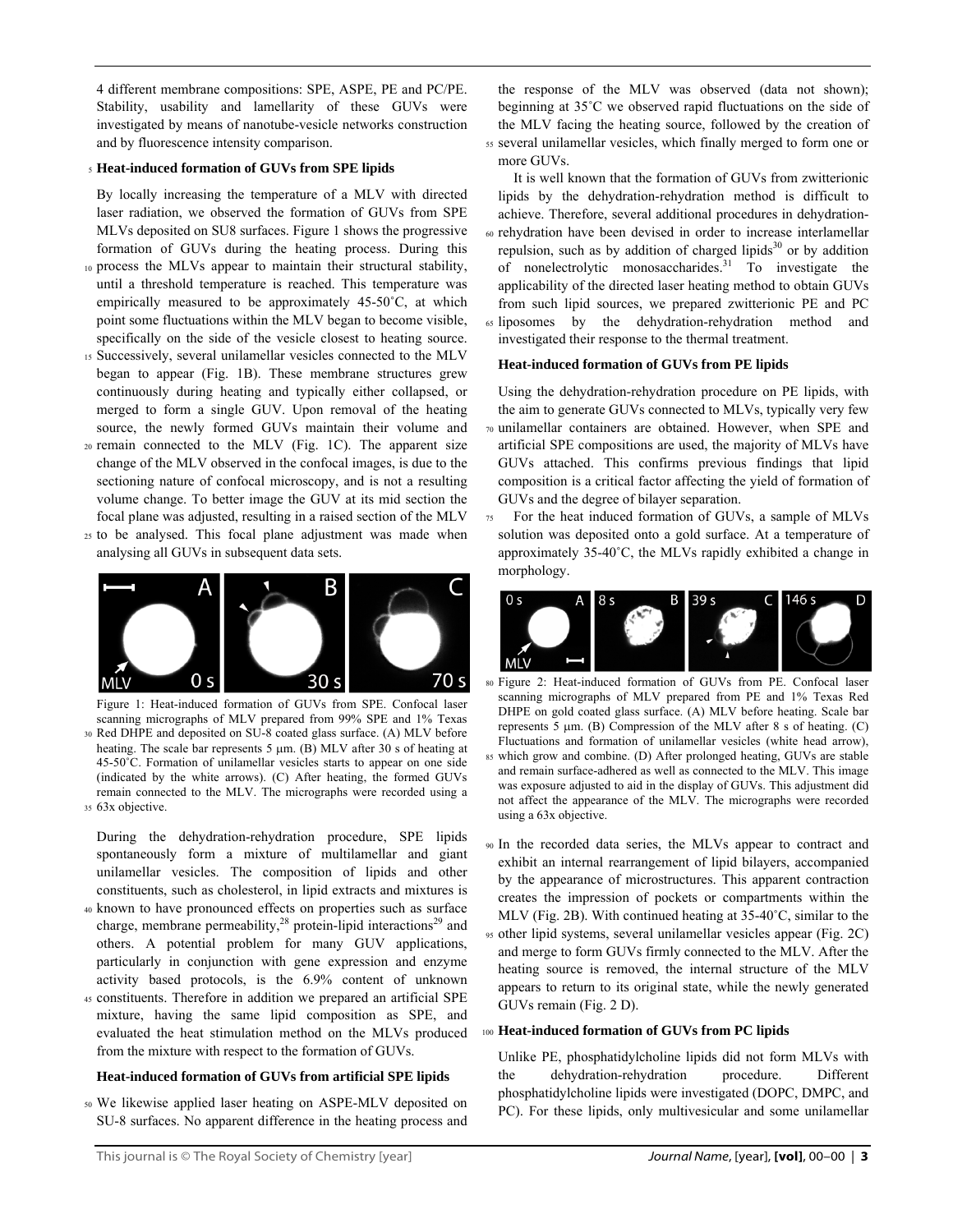vesicles were observed with an absence of MLVs (data not shown). These types of liposomes could not be used to generate GUVs with directed laser radiation and natively were not applicable to nanotube-vesicle network techniques. To address 5 this problem, mixtures of PC/PE were prepared. We found that 40% of PE was required to allow for the formation of MLVs by using the dehydration-rehydration procedure.

 For the heat induced formation of GUVs, a sample of MLVs solution from the PC/PE mixture was deposited onto a

10 borosilicate coverslip. At a temperature approximately 45-50˚C, some fluctuations within the MLV became visible and several GUVs connected to the MLV appeared (data shown in supplementary information).

#### **Fabrication of a linear network using a heat-induced GUV**



Figure 3: Fabrication of a linear Nanotube-Vesicle Network, and formation from a single GUV/MLV by laser heating of MLV with subsequent application of a microelectroporation/injection/manipulation protocol. (A) Schematic drawings of GUVs formation by heating 20 following by the fabrication of a linear network from a single GUV/MLV.

- (I) Heating of the MLV deposited on the surface and formation of GUVs connected to the MLV. (II) Electroporation and penetration of a vesicle membrane with a micropipette. (III) A nanotube is extracted and a daughter vesicle connected to the mother vesicle is formed at the 25 micropipette tip. (IV) Deposition of the daughter vesicle on the surface.
- (B-D) Confocal laser scanning micrographs showing the formation of GUVs after laser heating of MLV prepared from 99% SPE + 1% Texas Red DHPE, and the linear nanotube-vesicle network fabricated thereof. All scale bars represent 10  $\mu$ m. (B) MLV before heating. (C) GUVs
- 30 formed and connected to MLV. (D) Nanotube (white dash lines) and daughter vesicle connected to the mother vesicle. (E-F) Confocal laser scanning micrographs showing the formation of GUVs after laser heating of MLV prepared from 99% ASPE + 1% Texas Red DHPE and the linear nanotube-vesicle network created thereof. (E) MLV before heating. (F)
- 35 GUV formed and connected to MLV. (G) Nanotube and daughter vesicle connected to the mother vesicle. (H-I) Confocal laser scanning micrographs showing the formation of GUVs after laser heating of MLV prepared from 99% PE + 1% Texas Red DHPE and the linear nanotubevesicle network created thereof. (H) MLV before heating. (I) GUVs
- 40 formed and connected to MLV. (J) Nanotube and daughter vesicle connected to the mother vesicle. The micrographs were recorded using a 40x objective.

To verify the stability of heat-induced GUVs, a nanotube-vesicle network was fabricated. First, the described laser heating 45 procedure was applied to MLVs from SPE, ASPE and PE lipids to form GUVs. Subsequently, GUVs were electroporated, buffer was injected and nanotubes were extruded, followed by the application of a positive pressure, to generate daughter vesicles (Fig. 3 A). As shown in figure 3B-J, NVNs were successfully 50 created using a heat-induced GUV from SPE, ASPE and PE lipids. This procedure demonstrates that the GUVs can be

micromanipulated, electroporated and utilized for established microelectroinjection techniques.<sup>32</sup>

# **Estimation of GUV lamellarity**

55 For a quantitative estimation of the lamellarity of both the GUVs formed during the dehydration-rehydration procedure and the GUVs formed through directed laser heating of MLVs, we utilised a fluorescence measurement technique. The membranes were visualised by incorporating 1% of a red fluorescent probe 60 Texas Red DHPE within the membrane composition.

 In total 18 GUVs were analyzed; 9 GUVs obtained by dehydration-rehydration procedure and 9 GUVs obtained by directed laser heating. Images were formed using a laser scanning confocal microscope, while maintaining the fluorescent excitation 65 intensity and the confocal acquisition settings, for all the GUVs under observation. A typical example is shown in figure 4, where the dashed lines denote the Regions Of Interest (ROIs) for analysis.

 The ROIs were used to isolate sections of the membrane, 70 chosen at locations away from any interference of the MLV, for intensity analysis. These regions were selected at three points distributed about the vesicle, to obtain a representative sample. Through analysis, and subsequent subtraction, of the background directly surrounding the vesicle, the accurate value for the 75 membrane intensity could be measured, and an average calculated for the vesicle membrane, using all three ROIs.

To ensure that the analysis was made on isolated membrane regions, line scans were made perpendicular to the membrane within each of the ROIs. Using a full width at two-third max

- 80 approach (two-third max used to overcome the contribution of the increase of fluorescence intensity inside the vesicles), the membrane intensity distribution, which would indicate the presence of small in-plane attached objects and out of focus bound vesicles, was found to be the same for both directed laser
- 85 heating formed and dehydration-rehydration GUVs. Through a population study of the vesicles created, using the analysis scheme proposed by Akashi et al,  $30$  we were able to elucidate that the GUVs generated by directed laser heating, were observed to have the same lamellarity as those GUVs occurring from the
- 90 dehydration-rehydration scheme. As shown by Akashi et al, the GUVs formed vary in their lamellarity. Using a similar technique we were able to deduce that from our sample preparation we generated a distribution of lamellarities, with the majority having a unilamellarity, but distinct populations were observed with bi-95 and tri-lamellarity (data shown in supplementary information).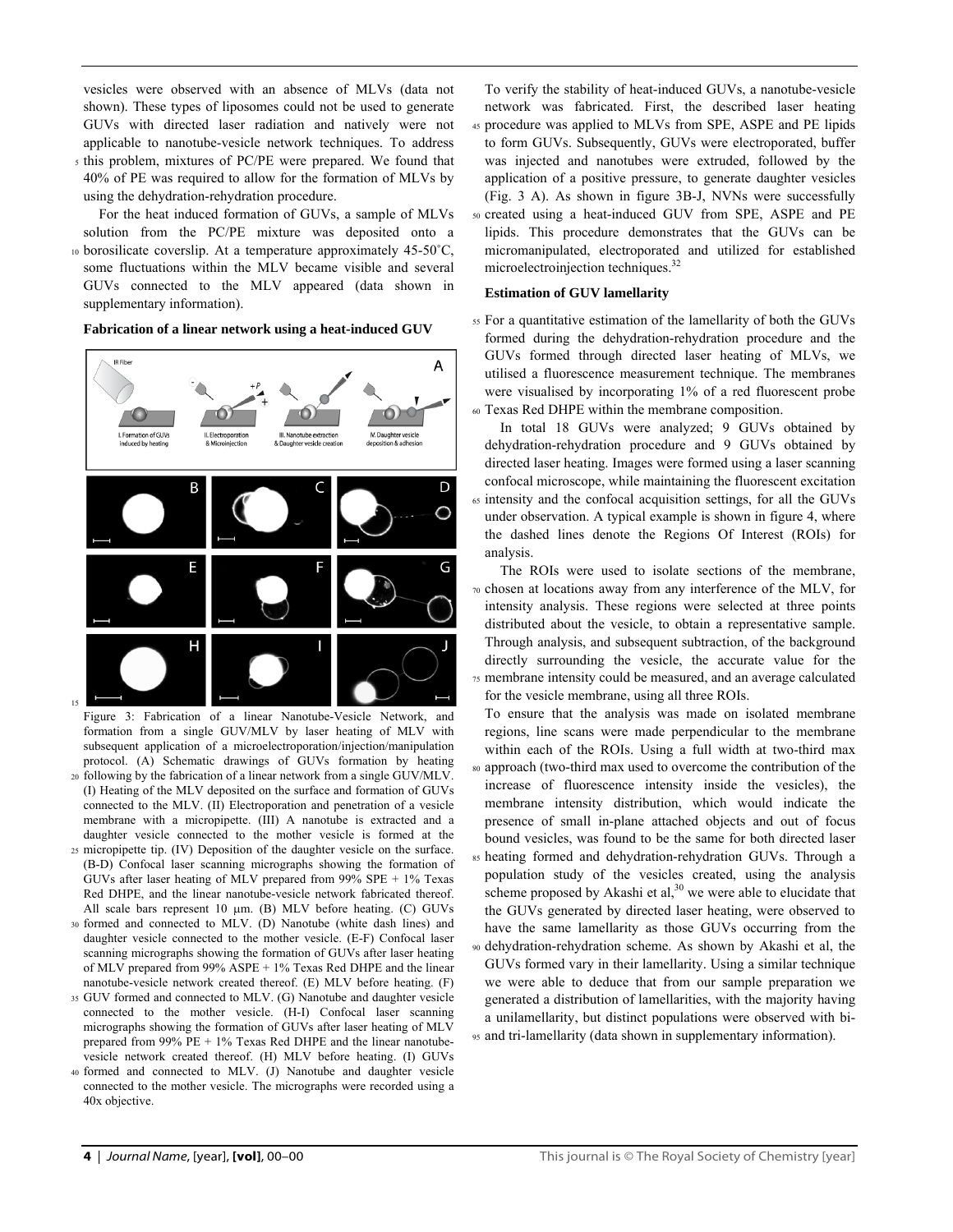

Figure 4: Confocal laser scanning micrographs of GUV connected to MLV prepared from SPE and 1% Texas Red DHPE and deposited on SU-8 coated glass surface. Dashed line rectangles represent the 3 ROIs 5 chosen for mean intensity comparison. Two scale bars represent 10  $\mu$ m. (A) Example of 1 GUV obtained by dehydration-rehydration procedure. (B) Example of 1 GUV obtained by laser heating. The micrographs were recorded using a 63x objective.

# **Discussion**

- 10 For research on unilamellar phospholipid membrane containers, electroformation or lipid film hydration are typically the preparation methods of choice. Electroformation is the popular choice due to its high efficiency and reproducibility of morphology and lamellarity, whereas lipid film hydration is often
- 15 used when simplicity and mild preparation conditions are required. Lipid film hydration also generates MLVs associated GUVs, which is a requirement for NVN preparations.

 For both methods, the lipid composition is considered to be a critical parameter for obtaining giant vesicles. With

20 electroformation, GUVs do not form when a large percentage of charged lipids are present, while with lipid film hydration, a certain amount of charged lipids is required to promote membrane separation for GUVs formation.

In this present study, we developed a novel procedure using 25 directed laser heating, for the formation of GUVs from MLVs with lipid compositions of commonly used natural (SPE) or artificial lipid mixtures (ASPE) containing a percentage of charged lipids, as well as from neat zwitterionic PE and from a PC/PE mixture.

- 30 Generally, mixtures of multilamellar and unilamellar liposomes obtained by means of the dehydration-rehydration procedure, are not necessary well located on the sample surface, frequently surrounded by many other liposomes or situated at the border of the area accessible under the microscope. This lack of
- 35 sample positioning fidelity can be a limiting factor for vesicle micromanipulations and for single vesicle experiments. In contrast, heat-induced formation of GUVs using directed laser heating allows selection of a conveniently positioned GUV on the sample surface.
- We have yet to fully investigate the possible detrimental effects of IR light absorption by vesicles. The possibility that a fraction of the affected lipids might be damaged cannot be excluded, even though the temperatures reached in a typical experiment are moderate (35-50˚C). The ability to fabricate
- 45 nanotube-vesicle networks from heat-induced GUV provides experimental evidence about the sufficiently high integrity of the membranes generated by this novel method. GUVs formed by means of our laser heating technique are stable on the time scale of a typical NVN experiment, and can be subjected to

50 micromanipulation and microelectroinjection techniques.

 In this study, we assessed the lamellarity of the individual liposomes by fluorescence intensity comparison. We demonstrated that SPE liposomes obtained spontaneously by dehydration-rehydration procedure and by laser heating method 55 had the same distribution of fluorescence intensities, indicating the generation technique does not significantly influence the vesicle lamellarity. This distribution strongly suggests the formation of a majority of giant unilamellar liposomes, but also the formation of bi- and tri-lamellar liposomes.

60 Although some explanations have been proposed in the past,<sup>33</sup> the mechanism of vesicle formation using laser heating still remains uncertain. It is known however, that temperature has an influence on lipid behaviour such as; membrane permeability,  $34$ membranes defects<sup>35</sup> and phase transition.<sup>36</sup>

65 By spreading the membrane material of a MLV completely as monomolecular film onto a hydrophobic surface, $37$  and measuring the total area, we experimentally estimated the inter-bilayer distance in MLVs as between 10-15 nm.<sup>38</sup> This is in agreement with literature values of 4 to 16  $nm^{39}$  and 4 to 40  $nm$ ,<sup>40</sup> 70 respectively for inter-bilayer spacing of surfactant bilayers. This allows estimating the number of bilayer shells in an onion-like MLV as on the order of several hundred layers. In a GUV, any osmotic imbalance will be rapidly relaxed, but the many layers in an onion shell like vesicle could still lead to a non-equilibrium 75 osmotic stress situation with compartments of higher osmotic pressure trapped in the MLV.<sup>35, 41</sup> However, it is well established that individual bilayers in MLV can be interconnected by "passage" or "handle" defects.<sup>35, 42, 43</sup> Pockets of high osmotic pressure might still exist locally. Since the surface density of  $\delta$  these defects increases sharply with temperature,  $35$  such isolated pockets could connect and become accessible to in-flowing aqueous medium.

Furthermore, membrane permeability for water<sup>34</sup> and ions<sup>44</sup> increases with the temperature. The reason for this increased 85 permeability is the enhanced area fluctuations that lead to a maximum in the lateral compressibility.<sup>45</sup> Nagle and Scott<sup>46</sup> proposed that the changes in lateral compressibility lead to a facilitation of pore formation, since the increased compressibility lowers the work necessary to create a membrane defect. The 90 mechanism for how such an increased compressibility would promote vesicle formation has yet to be elucidated. Clearly, lipid conformation can be altered by temperature; this creates fluctuations and allows a possible water influx between bilayers.

 The progressive formation of GUVs from SPE, ASPE and 95 PC/PE mixtures during the heating process, did not result in visible alterations of MLV structure, but slight membrane fluctuations were observed. This result can likely be explained by the coexistence of different lipid species. SPE, ASPE and PC/PE liposomes are composed of different lipids, with varying 100 behaviours according the temperature. In the experiments with SPE and ASPE and PC/PE liposomes, the increase of temperature may affect only certain species of lipids, creating perturbations within the MLV structure. The complexity of membrane compositions and the incomplete understanding of the 105 thermotropic behaviour of the individual components, make it difficult to identify the specific lipid species participating in the observed fluctuations. In contrast, PE liposomes display a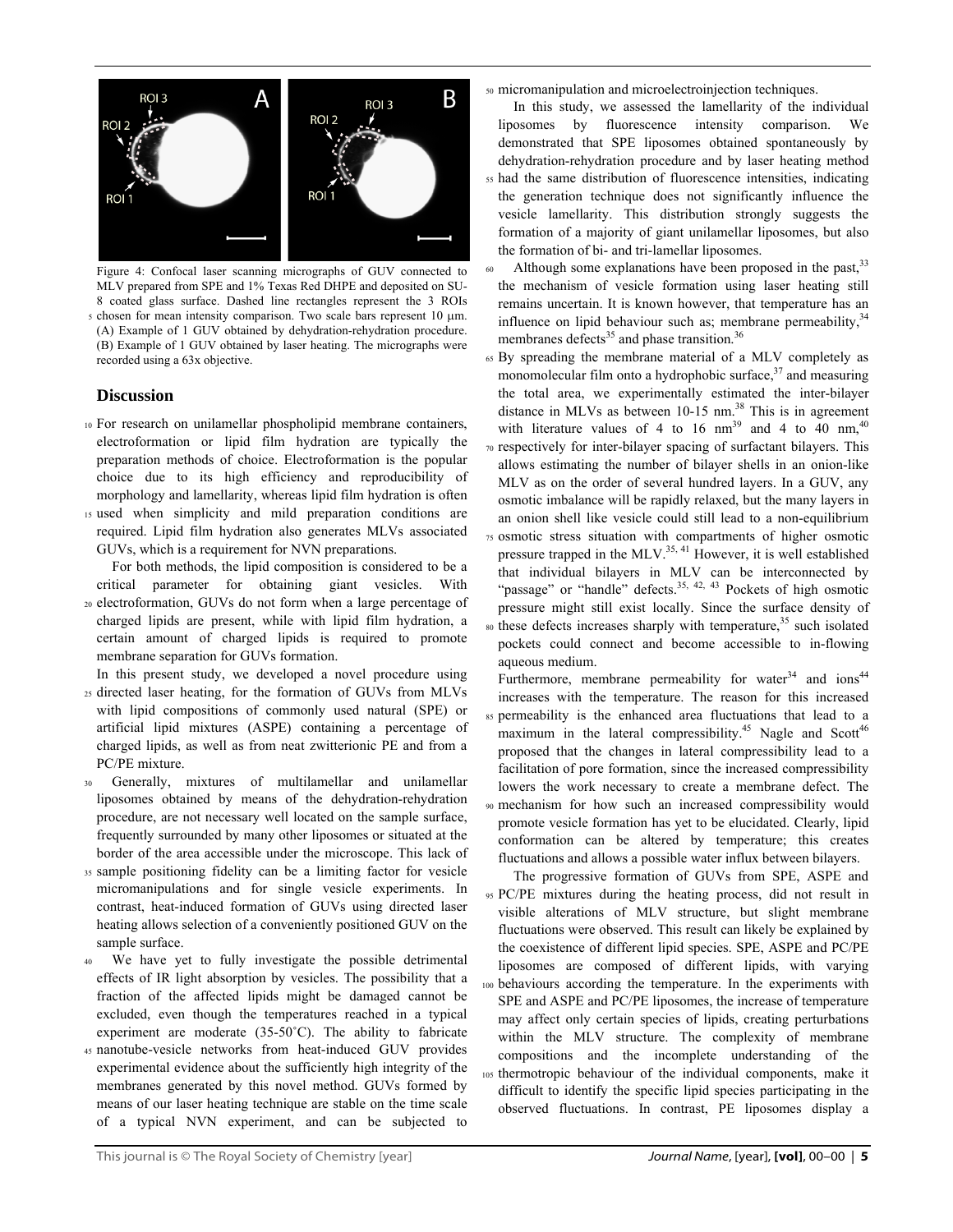morphological change near 39˚C within a few seconds. These morphological changes suggest that the lipids phase transition generates a new self-assembled structure. These findings are in agreement with the transition temperature of PE found in

- $\beta$  literature.<sup>47</sup> Indeed, at 32°C PE has a phase transition from the lamellar to the hexagonal phase. This could explain the MLV structural changes at approximately 39˚C allowing water flux between the bilayers.
- We cannot exclude GUV formation via mechanisms where the 10 volume of the vesicle is conserved. Formation of GUVs could occur without the influx of water from the surrounding medium, if water is expelled from the inter-bilayer space and collected in a budding unilamellar membrane compartment. This could occur in conjunction with the lipid phase transition mentioned above. This
- 15 phenomenon would be associated with a decrease in MLV radius, e.g. by 25% for a 50% volume reduction. We were not able to observe such a reduction in MLV size with our confocal setup. Such measurements are not easy to conduct, since shape and surface adhesion of MLVs cannot be kept constant. In particular,
- 20 small changes in diameter on the order of a few µm would be very difficult to quantify. The irreversibility of GUV formation does not allow for the distinction between possible formation mechanisms, but is consistent with the argument that pockets of higher osmotic pressure become accessible and relax. Even if the
- 25 number of pores or defects is reduced, or the lipid phase transition is reversed upon cooling, these reservoirs of high electrolyte content cannot be restored.

# **Conclusion and outlook**

We have developed and herein described an easily applied and 30 highly efficient method for the formation of single GUVs from MLVs in selected locations by means of directed laser heating. The use of a 1470 nm semiconductor laser, originally developed for optical communications purposes, in conjunction with a narrow optical fiber, provides a cheap and portable scheme for

- 35 heating single vesicles without the need for extraneous optical components or a specially equipped optical microscope. A distinct advantage of this technique is the ability to create GUVs from a variety of lipid compositions, in particular different mixtures of lipids, but also pure lipids such as the neutral PE.
- 40 Moreover, the possibility to generate GUVs at selected locations is advantageous for surface-based single vesicle experiments, especially when generating cell/liposome interconnections, and for nanotube-vesicle network fabrication. Pipette assisted transfer of single MLV to desired locations on micropatterned surfaces
- $45$  has been reported,  $37$  which allows for convenient localisation of a NVN on a microscope cover slide.

 The generation of vesicles from spin-coated or spread lipid films using directed laser heating, would provide an exquisitely controllable alternative to AC field electroformation of GUVs,

- 50 while increasing the versatility in sample handling. We have proposed mechanisms for the heat-induced formation of GUVs, however a more detailed study, with emphasis on pure negatively charged lipids and other commonly used compositions of artificial lipid mixtures, will explore the possibility of using
- 55 directed laser heating as a universal formation technique.

# **Acknowledgements**

This work was supported by grants from the European Research Council, the Knut and Alice Wallenberg Foundation, and 60 Swedish Science Council. We also extend thanks to Ilja Czolkos for providing data concerning the total surface area of MLVs.

#### **Notes and references**

- 1. A. D. Bangham, M. M. Standish and J. C. Watkins, *J. Mol. Biol.*, 1965, **13**, 238-252.
- 65 2. S. Bezzine, J. G. Bollinger, A. G. Singer, S. L. Veatch, S. L. Keller and M. H. Gelb, *J. Biol. Chem.*, 2002, **277**, 48523-48534.
	- 3. V. Noireaux, R. Bar-Ziv, J. Godefroy, H. Salman and A. Libchaber, *Phys. Biol.*, 2005, **2**, P1-8.
- 4. D. Imbert, G. B. Kasting and R. R. Wickett, *J. Soc. Cosmet. Chem.*, 70 1994, **45**, 119-134.
- 5. Z. Cao, Y. Ma, X. L. Yue, S. Z. Li, Z. F. Dai and J. Kikuchi, *Chem. Commun.*, 2010, **46**, 5265-5267.
- 6. F. Vial, F. Cousin, L. Bouteiller and C. Tribet, *Langmuir*, 2009, **25**, 7506-7513.
- 75 7. M. S. Long, C. D. Jones, M. R. Helfrich, L. K. Mangeney-Slavin and C. D. Keating, *P. Natl. Acad. Sci. USA.*, 2005, **102**, 5920-5925.
- 8. Q. Chen, K. G. Rausch, H. Schonherr and G. J. Vancso, *ChemPhysChem*, 2010, **11**, 3534-3540.
- 9. T. Tanaka and M. Yamazaki, *Langmuir*, 2004, **20**, 5160-5164.
- 80 10. V. Heinrich, B. Bozic, S. Svetina and B. Zeks, *Biophys. J.*, 1999, **76**, 2056-2071.
- 11. S. Nomura, K. Tsumoto, T. Hamada, K. Akiyoshi, Y. Nakatani and K. Yoshikawa, *ChemBioChem*, 2003, **4**, 1172-1175.
- 12. H. Saito, Y. Kato, M. Le Berre, A. Yamada, T. Inoue, K. Yosikawa 85 and D. Baigl, *ChemBioChem*, 2009, **10**, 1640-1643.
- 13. P. Walde, K. Cosentino, H. Engel and P. Stano, *ChemBioChem*, 2010, **11**, 848-865.
- 14. N. F. Morales-Penningston, J. Wu, E. R. Farkas, S. L. Goh, T. M. Konyakhina, J. Y. Zheng, W. W. Webb and G. W. Feigenson, *Bba-*<sup>90</sup>*Biomembranes*, 2010, **1798**, 1324-1332.
- 15. Y.-C. Tan, K. Hettiarachchi, M. Siu, Y.-R. Pan and A. P. Lee, *J. Am. Chem. Soc.*, 2006, **128**, 5656-5658.
- 16. J. C. Stachowiak, D. L. Richmond, T. H. Li, A. P. Liu, S. H. Parekh and D. A. Fletcher, *P. Natl. Acad. Sci. USA.*, 2008, **105**, 4697-4702.
- 95 17. S. Ota, S. Yoshizawa and S. Takeuchi, *Angew. Chem. Int. Edit.*, 2009, **48**, 6533-6537.
	- 18. N. Rodriguez, F. Pincet and S. Cribier, *Colloid. Surf. B.*, 2005, **42**, 125-130.
- 19. L. A. Bagatolli, T. Parasassi and E. Gratton, *Chem. Phys. Lipids*, 100 2000, **105**, 135-147.
	- 20. A. S. Cans, N. Wittenberg, R. Karlsson, L. Sombers, M. Karlsson, O. Orwar and A. Ewing, *P. Natl. Acad. Sci. USA.*, 2003, **100**, 400-404.
	- 21. R. Karlsson, A. Karlsson, A. Ewing, P. Dommersnes, J. F. Joanny, A. Jesorka and O. Orwar, *An. Chem.*, 2006, **78**, 5960-5968.
- 105 22. B. Bauer, M. Davidson and O. Orwar, *Langmuir*, 2006, **22**, 9329- 9332.
	- 23. M. Karlsson, K. Nolkrantz, M. J. Davidson, A. Stromberg, F. Ryttsen, B. Akerman and O. Orwar, *An. Chem.*, 2000, **72**, 5857-5862.
	- 24. M. Criado and B. U. Keller, *Febs Let.*, 1987, **224**, 172-176.
- 110 25. M. Karlsson, K. Sott, A. S. Cans, A. Karlsson, R. Karlsson and O. Orwar, *Langmuir*, 2001, **17**, 6754-6758.
	- 26. D. Ross, M. Gaitan and L. E. Locascio, *An. Chem.*, 2001, **73**, 4117- 4123.
- 27. A. Ainla, E. T. Jansson, N. Stepanyants, O. Orwar and A. Jesorka, <sup>115</sup>*An. Chem.*, 2010, **82**, 4529-4536.
	- 28. P. R. Seo, Z. S. Teksin, J. P. Y. Kao and J. E. Polli, *Eur. J. Pharm. Sci.*, 2006, **29**, 259-268.
	- 29. D. E. Elmore and D. A. Dougherty, *Biophys. J.*, 2003, **85**, 1512-1524.
- 30. K. Akashi, H. Miyata, H. Itoh and K. Kinosita, *Biophys. J.*, 1996, **71**, 120 3242-3250.
	- 31. K. Tsumoto, H. Matsuo, M. Tomita and T. Yoshimura, *Colloid. Surf. B.*, 2009, **68**, 98-105.